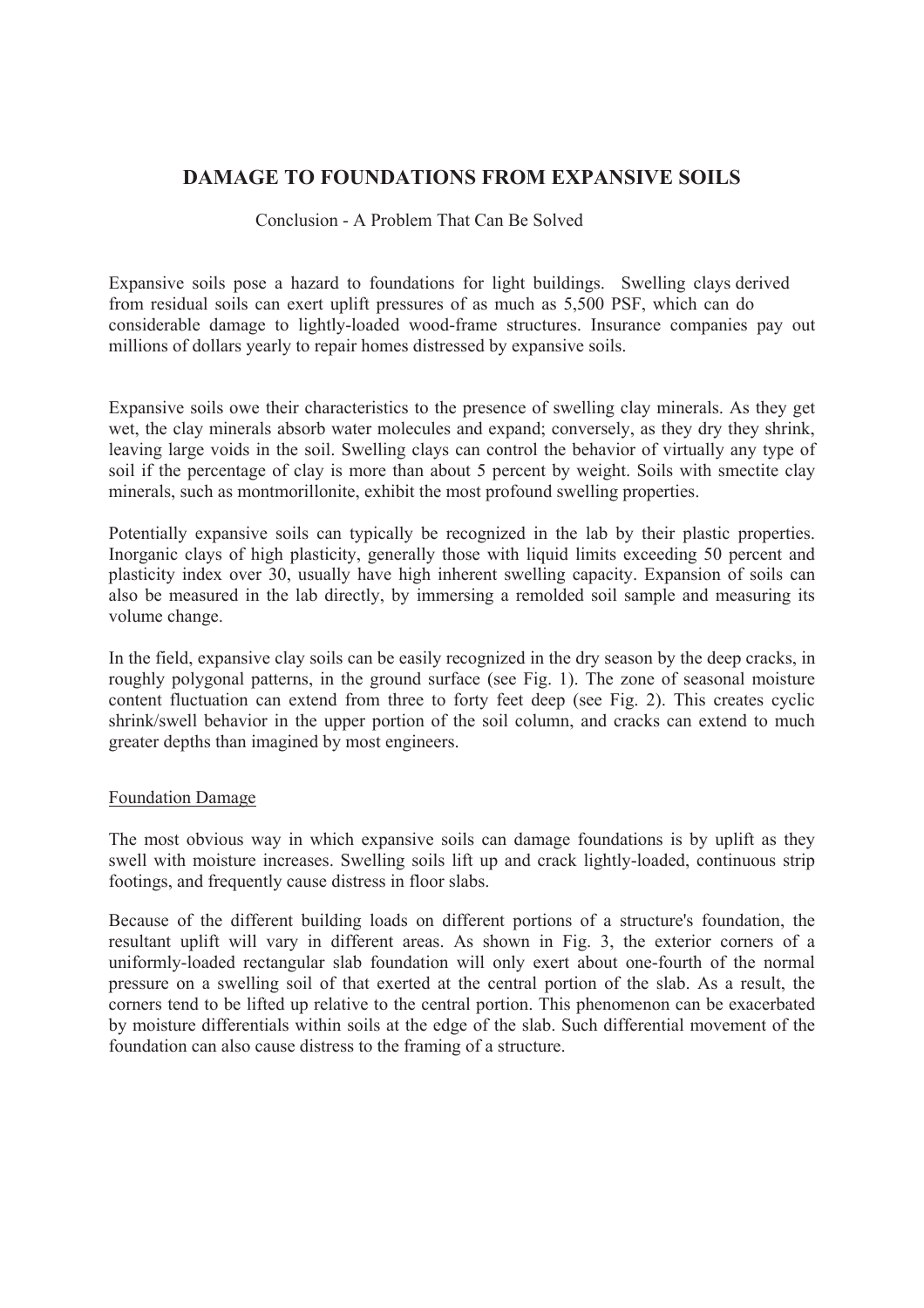

**Figure 1:** *Polygonal pattern of surface cracks in the dry season. These cracks are approximately one inch wide at the top. Note sewer manhole in background*.



**Figure 2:** *This crack is at least 32 inches deep. The yardstick was easily inserted to this depth; narrower, less straight cracks may extend much deeper.*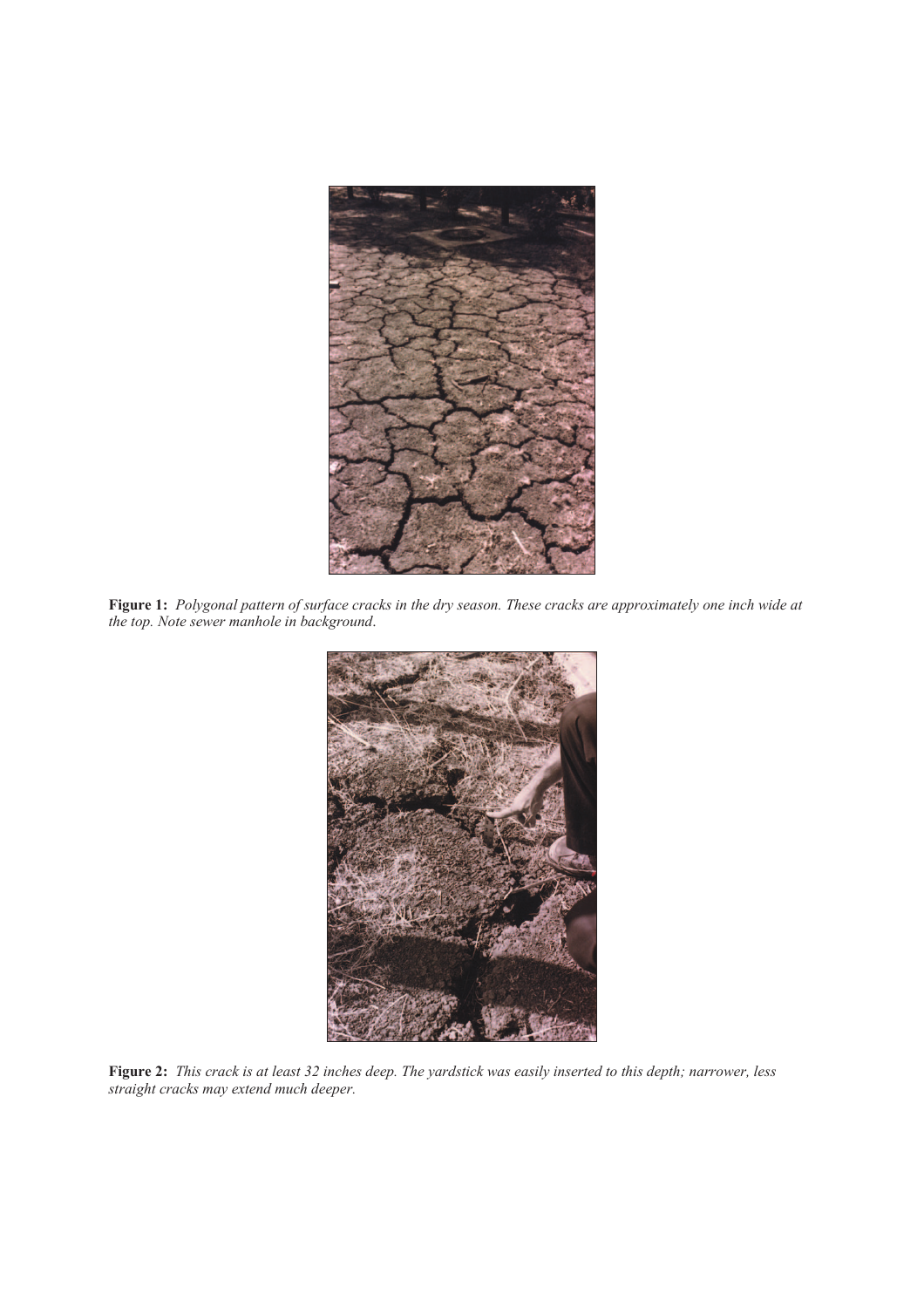

**Figure 3:** *A rectangular slab, uniformly loaded, will tend to lift up in the corners because there is less confinement*.



**Figure 4**: *Damage to home supported on shallow piers. (1) At the beginning of the rainy season, the piers are still supported by friction with the soil. When it begins to rain, water enters deep into the soil through the cracks. (2) After 5 to 10 large storms, the soil swells, lifting the house and piers. (3) In the dry season, the groundwater table falls and the soil dries and contracts. As tension cracks grow around the pier, the skin friction is reduced and the effective stress of the soil increases (due to drying). When the building load exceeds the remaining skin friction, or the effective stress of the soil increases to an all-time high, adhesion is broken by this straining, and the pier sinks*.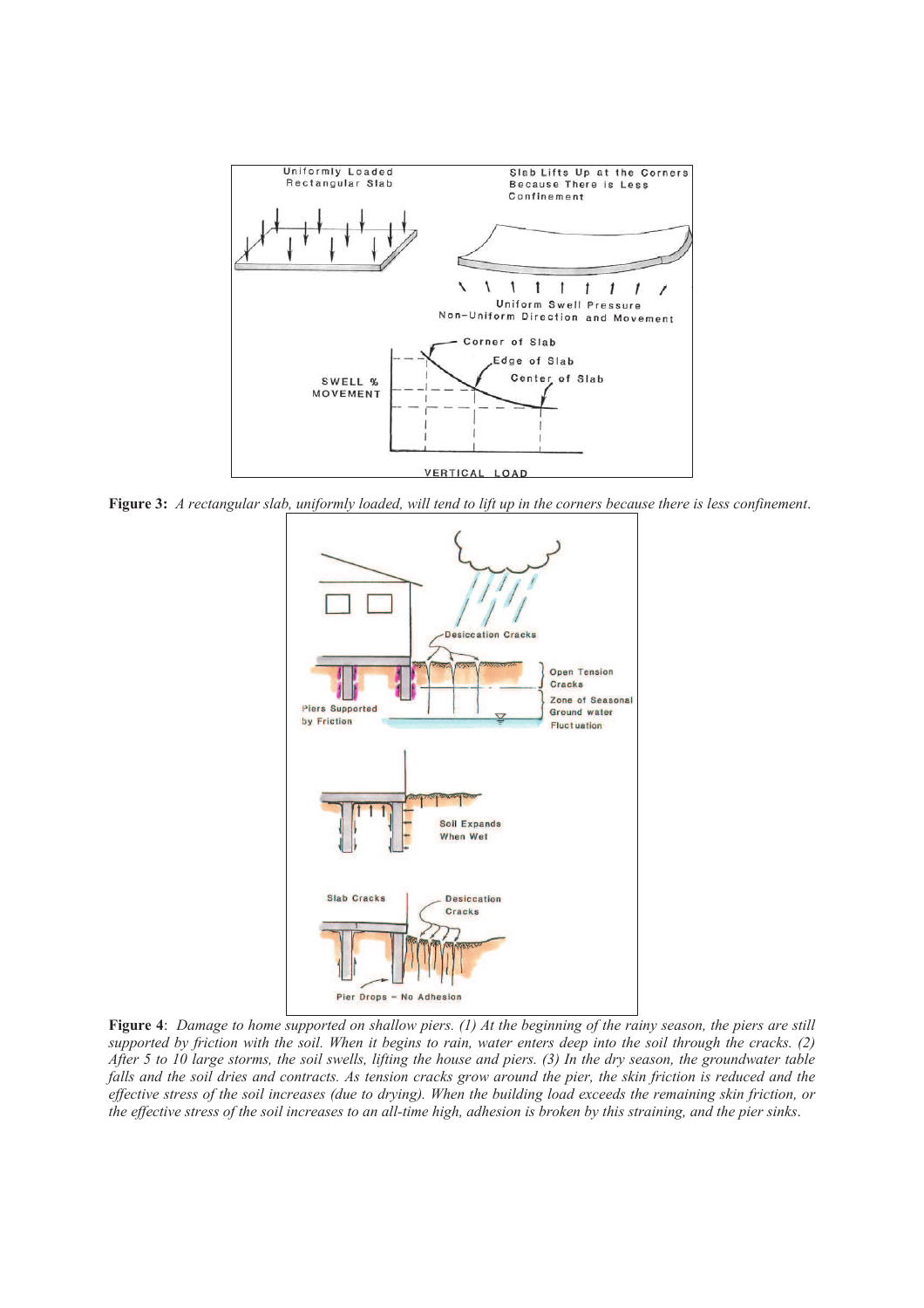Drilled pier foundations have been useds since the late 1950s to reduce expansive soil damage. However, these types of foundations can also be adversely affected by expansive soil behavior if the piers are not sufficiently deep. Frequently, the corner piers of a pier-supported structure are lifted up during swelling in the wet season, and then break their skin friction bond with the ground when the soil shrinks away from the pier in the following dry season (Fig. 4). Loss of this "skin friction" decreases the pier's ability to support building loads. This straining to the soil can become great enough that the pier falls. To prevent this style of damage, the piers must be drilled well below the zone of seasonal moisture fluctuation, and they must be designed with the assumption that the upper portions of the pier will lose contact with the adjacent soil.

Shallow pipes, especially plastic pipes, buried in the zone of seasonal moisture fluctuation, are exposed to enormous stresses by shrinking soils. If water or sewage pipes break, then the resultant leaking moisture can exacerbate swelling damage to nearby structures.

Concrete drainage devices can be adversely affected by expansive soils (see Fig. 5). Swelling clays can lift and crack concrete ditches, seriously impairing their ability to convey runoff. Subsequent contraction may leave a void under the concrete, leading to piping and erosion as runoff flows under the ditch.



**Figure 5**: *Void created under concrete drainage interceptor ditch by contraction of clay soils*.

Expansive soils pose the greatest hazard in regions with pronounced wet and dry seasons. The annual cycle of wetting and drying causes soils to shrink and swell each year. Thus, the arid regions of the country are much more susceptible to damage from expansive soils than regions that maintain moist soil conditions throughout the year.

The biggest problem in expansive soil areas is that of differential water content. Sources of water in developed areas are not limited to temporal weather cycles, but can be introduced by people. A frequent source of damage is the differential swelling caused by pockets of moist soil adjacent to dry soil. For example, lawn and garden watering creates a moist zone on the exterior of a foundation, whereas the interior is dry; this creates differential swelling pressure on foundation elements. There is frequently a moisture differential between the soils beneath a house and those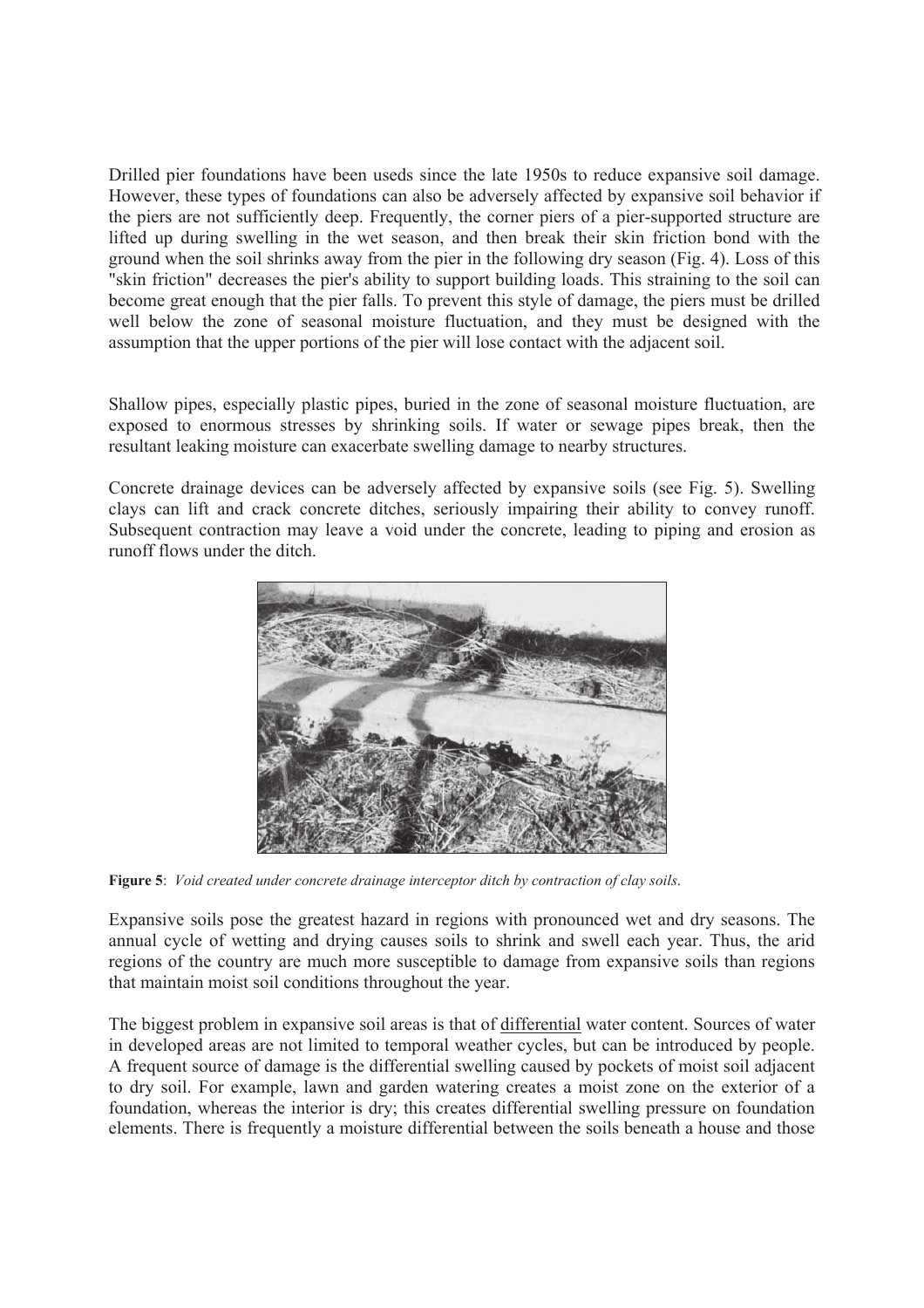that are more directly exposed to changes in the weather. Cesspools, leaky pipes, and swimming pools are other common sources of water.

## Mitigation Measures

The best way to avoid damage from expansive soils is to extend building foundations beneath the zone of water content fluctuation. The reason is twofold: first, to provide for sufficient skin friction adhesion below the zone of drying; and, second, to resist upward movement when the surface soils become wet and begin to swell.

Successive drought years have demonstrated that the zone of seasonal fluctuation can extend much deeper than previously believed. Piers extending to depths of six feet can withstand normal annual fluctuations, but do not appear adequate when taken over the long haul, such as a two-year drought followed by an extremely wet year.

Another way of mitigating expansive soil problems is to collect surface runoff and to limit surface infiltration during the rainy winter months.

## Swimming Pools

Swimming pools constructed near home foundations in expansive clay soils are frequently sources of damaging moisture. Such swimming pool shells are typically constructed of airblown mortar (gunite). The gunite skin of a swimming pool is rarely designed for swell pressures generated by expansive clays. Furthermore, in all swimming pools the water percolates through the shell and adds significant amounts of water to adjacent soils. Since pools are generally in arid climates, this creates a moisture differential which can be severe enough to differentially lift adjacent pool decks and house foundations, as shown in Fig. 6. It can lead to destruction of the pool itself.